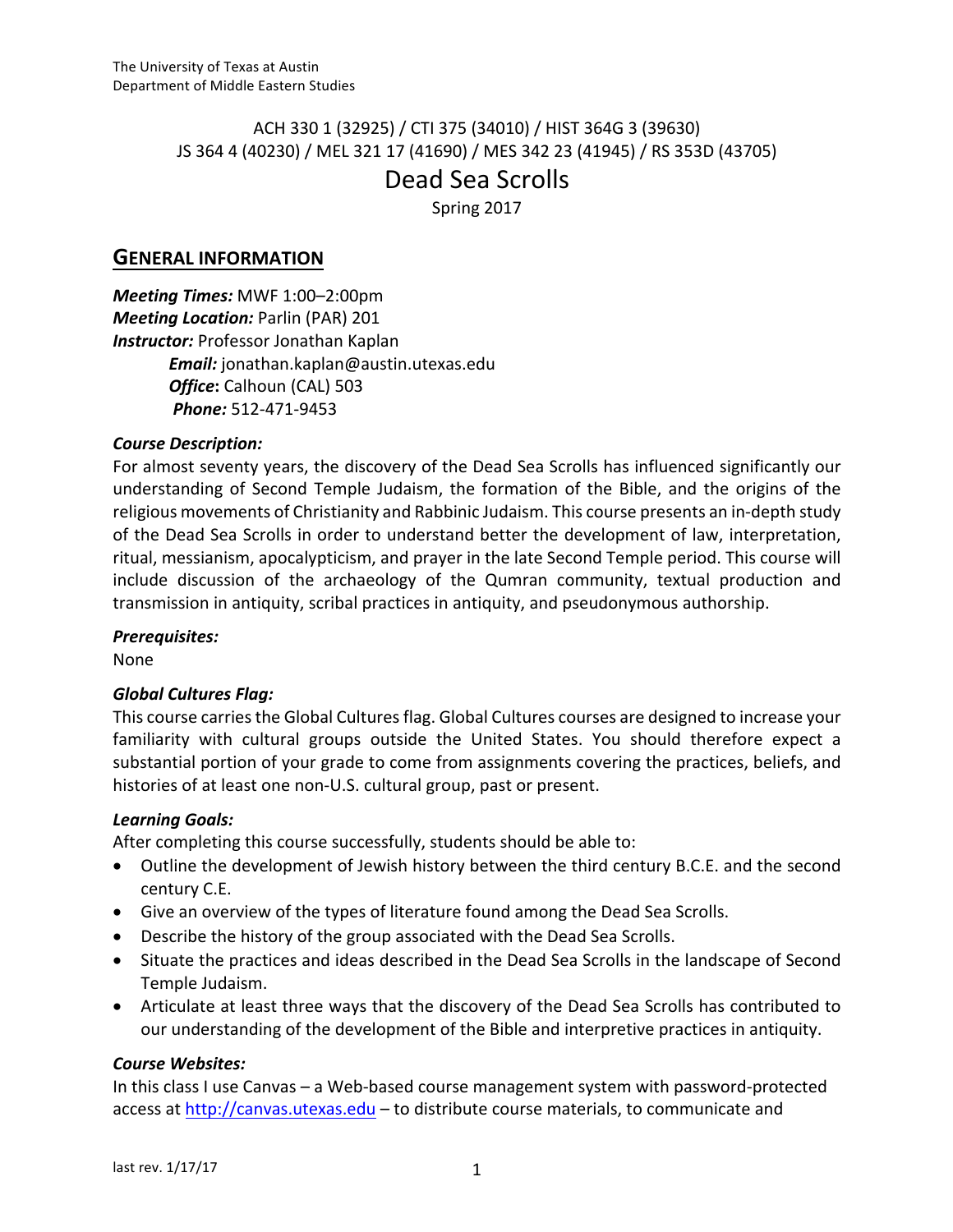collaborate online, etc. You can find support in using Canvas at the ITS Help Desk at (512) 475-9400, Monday through Friday, 8 a.m. to 6 p.m., so plan accordingly.

### *Grading Policy:*

Grading in this course will be administered according to university policies, including the assignment of  $+$  and  $-$  grades. Your final grade in this course will be based upon successful completion of the following course requirements, weighted as listed in determining the final course grade:

- (1) Class attendance and participation  $-10\%$
- (2) Quality of mid-term test  $-20%$
- (3) Quality of two 3–4 page papers  $-40\%$
- (4) Quality of final examination  $-30%$

### *Grading Scheme:*

| Total %     | Letter Grade | Total %     | Letter Grade           |
|-------------|--------------|-------------|------------------------|
| $94 - 100$  | А            | $72 - 75.9$ | C                      |
| $90 - 93.9$ | А-           | 69-71.9     | $\mathsf{C}\mathsf{-}$ |
| $87 - 89.9$ | B+           | 66-68.9     | D+                     |
| $84 - 86.9$ | в            | $63 - 65.9$ |                        |
| $80 - 83.9$ | B-           | $60 - 62.9$ | D-                     |
| $76 - 79.9$ | C+           | < 60        |                        |
|             |              |             |                        |

#### **Major Course Requirements and Assignments:**

- (1) Participation counts for ten percent of the course grade, and one cannot participate if he or she is not in class. That being said, I understand that students sometimes miss class. More than two unexcused absences will result in a lowering of a student's participation grade. If you are going to be absent from class, please contact the teaching assistant as soon as feasible and provide any documentation for an excused absence. If there is a personal or medical reason for multiple absences, please alert me. I understand that students may be hesitant to speak in class for a variety of reasons. If students have any concerns about class participation and would like to meet with me to discuss alternative ways to participate and/or strategies to improve class participation, please do not hesitate to contact me.
- (2) Mid-term test The format of this test will consist of identifications (terms and passages), a map section, and short essays. This exam will be given on Wednesday, March 8 during class.
- $(3)$  Two 3–4 page papers These papers will involve close readings of a primary source chosen from the assignments listed on the syllabus and discussed in class. Specific instructions will be passed out in-class. Papers will be due on the following dates during the semester: Monday, February 27 and Monday, May 1.
- (4) Cumulative three-hour final exam Requested with the registrar's office. I will let you know as soon as I know. It will likely be held on Wednesday, May 10, 9:00-12:00 noon.

#### *Extra Credit Assignments:*

Students may earn extra-credit points on the paper assignments by attending an approved lecture and writing a one-page, typed summary of the lecture. The summary is due at the beginning of the next class session to the teaching assistant. Five points will be added to your lowest paper grade for attendance at the lecture and timely completion of the assignment. You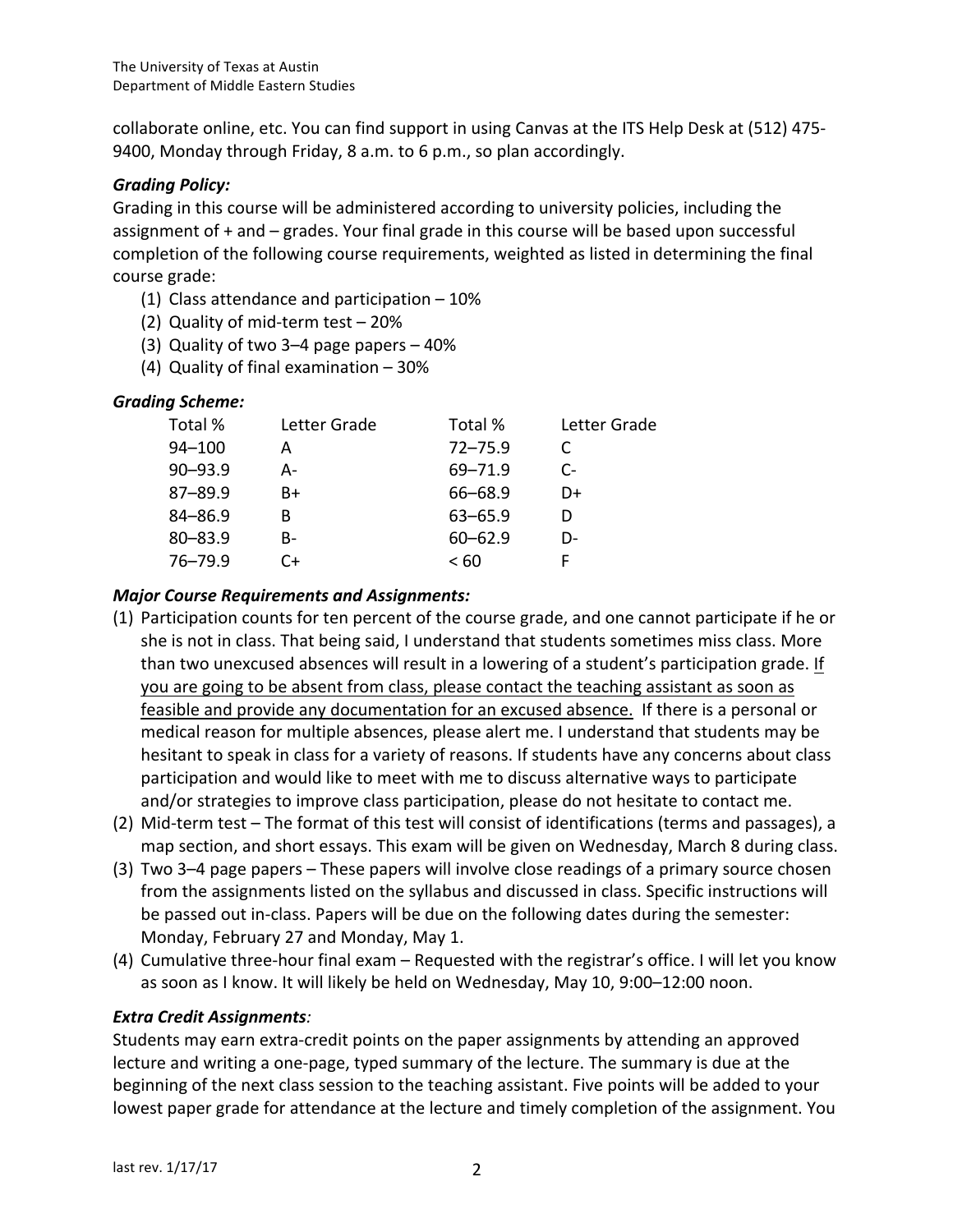may complete up to two extra-credit assignments during the course of the term. Please note the following lecture is approved; students are encouraged to attend: **Thursday, February 23, 5pm location TBD– Prof. Rachel Neis, University of Michigan.** Additional approved lectures will be announced during the course of the term.

# *"House Style":*

All written assignments for this class are to be formatted according to the following house style:

- Font: Arial, 11pt
- Margins: 1 inch
- Page Size:  $8.5'' \times 11''$
- Line Spacing: Double

Ten-percent of the assignment's grade will be automatically deducted from papers that are turned in and are not formatted according to these style requirements.

# *Required Books:*

- Davies, Philip R., George J. Brooke, and Phillip R. Callaway. *The Complete World of the Dead* Sea Scrolls. Revised Edition. New York: Thames and Hudson, 2002. ABBREVIATED AS DBC IN **COURSE SCHEDULE**
- Vermes, Geza, trans.. *The Complete Dead Sea Scrolls in English*, Revised Edition. London: Penguin, 2011. **ABBREVIATED AS VERMES IN COURSE SCHEDULE**
- Bible (any **modern** not King James translation is ok). Students are welcome to purchase Coogan, Michael D. et al., eds. The New Oxford Annotated Bible with the Apocrypha, *Augmented Fourth Edition, New Revised Standard Version, College Edition*. New York: Oxford University Press, 2010. This edition is available for purchase at the Co-Op.
- Selected readings available through Blackboard.

Students are required to bring a *print copy* of Vermes and/or the Bible to class on days on which we will be discussing selections from these works. Reading texts on a smartphone or other such small-screen device is not an acceptable way to engage ancient texts for the purposes of this class. DBC and Vermes are on reserve at the Perry-Castañeda Library.

# *Websites of Interest:*

- Leon Levy DSS Project http://www.deadseascrolls.org.il/
- Virtual Qumran http://virtualqumran.blogspot.com/
- Qumran Caves http://www.bibleplaces.com/gumrancaves.htm
- Khirbet Qumran http://www.bibleplaces.com/qumran.htm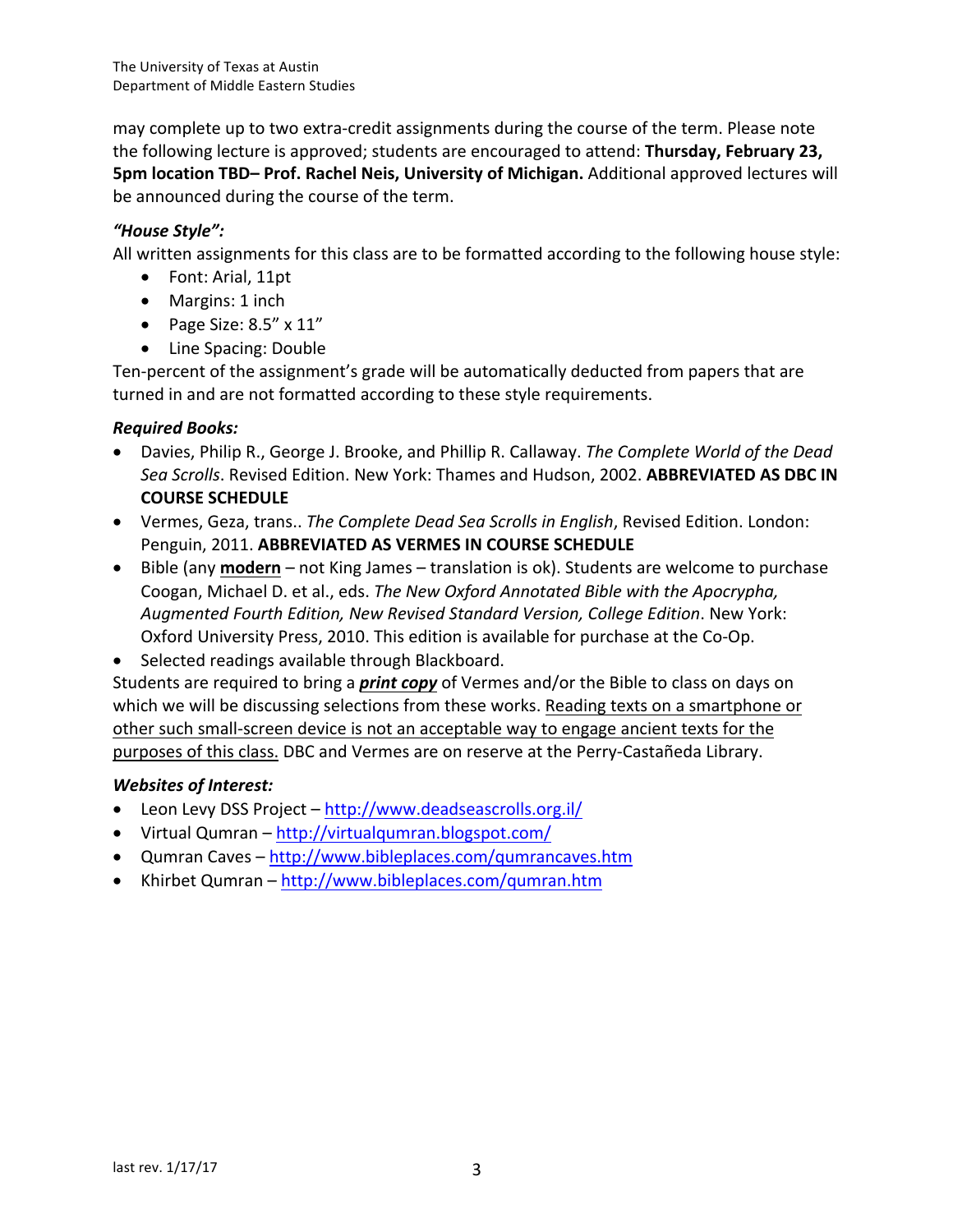# **CLASS SESSIONS AND COURSE SCHEDULE**

# *Ground Rules for Participation in Discussion:*

This course is a critical introduction to the Dead Sea Scrolls. It is important to emphasize that the course does not expect students to have a particular religious perspective. Students who have such a perspective are encouraged to bring their own experiences into the classroom while respecting the opinions (and individuals) that may challenge those views. As such, I ask that during class discussions you (1) listen carefully and respectfully to the viewpoints of your classmates; (2) make sure you understand the position offered by your classmate (asking clarification questions if necessary) before responding; and (3) offer your contributions to the conversation respectfully and in the interests of advancing critical, academic discussion.

# *Course Outline (subject to change):*

Note: Assigned readings must be completed **before** the date on which they are to be discussed in class! Do not SKIM the readings from ancient texts (i.e., selections from Josephus, the Bible, or the Dead Sea Scrolls). They must be read S-L-O-W-L-Y, or else you will not understand them or be able to articulate what you do not understand about them.

### UNIT 1 – **INTRODUCTION**

1. Wednesday, January 18 – Course Introduction; Decoding the Code or What is 4QXYZb?

- 2. Friday, January 20 The Discovery of the Dead Sea Scrolls and their Publication
	- $\circ$  Course Syllabus read and come to class prepared to discuss.
	- $O$  DBC,  $6-9$ ,  $16-27$ .

*Optional*

 $\circ$  Vermes, 1–10

# **UNIT 2 - HISTORY AND ARCHAEOLOGY**

3. Monday, January  $23 - A$  Brief Historical Survey of Judaea in the Greco-Roman Period, 1

- $O$  DBC, 10, 38-41
- o Jodi Magness, *The Archaeology of the Holy Land: From the Destruction of Solomon's Temple to the Muslim Conquest* (Cambridge, 2012), 63–68, 92–97.

# 4. Wednesday, January 25 – A Brief Historical Survey of Judaea in the Greco-Roman Period, 2

- $O$  DBC, 41–44
- o Vermes, xix–xxi
- o Magness, *Archaeology*, 133–140, 256–260

#### 5. Friday, January 27 – Paper Assignment 1 Distributed; Archaeology of Qumran, 1: The Site

- $O$  DBC, 168-179, 181-185
- o Magness, Archaeology, 111-120

# 6. Monday, January 30 – An Example Paper; Archaeology of Qumran, 2: The Cemeteries

- o DBC, 179–181
- o Magness, *Archaeology*, 121–122, 230–245

# 7. Wednesday, February 1 – Thesis Workshop 1; Deciphering and Dating the Scrolls

- o DBC, 66–77
- $\circ$  Vermes, 12-14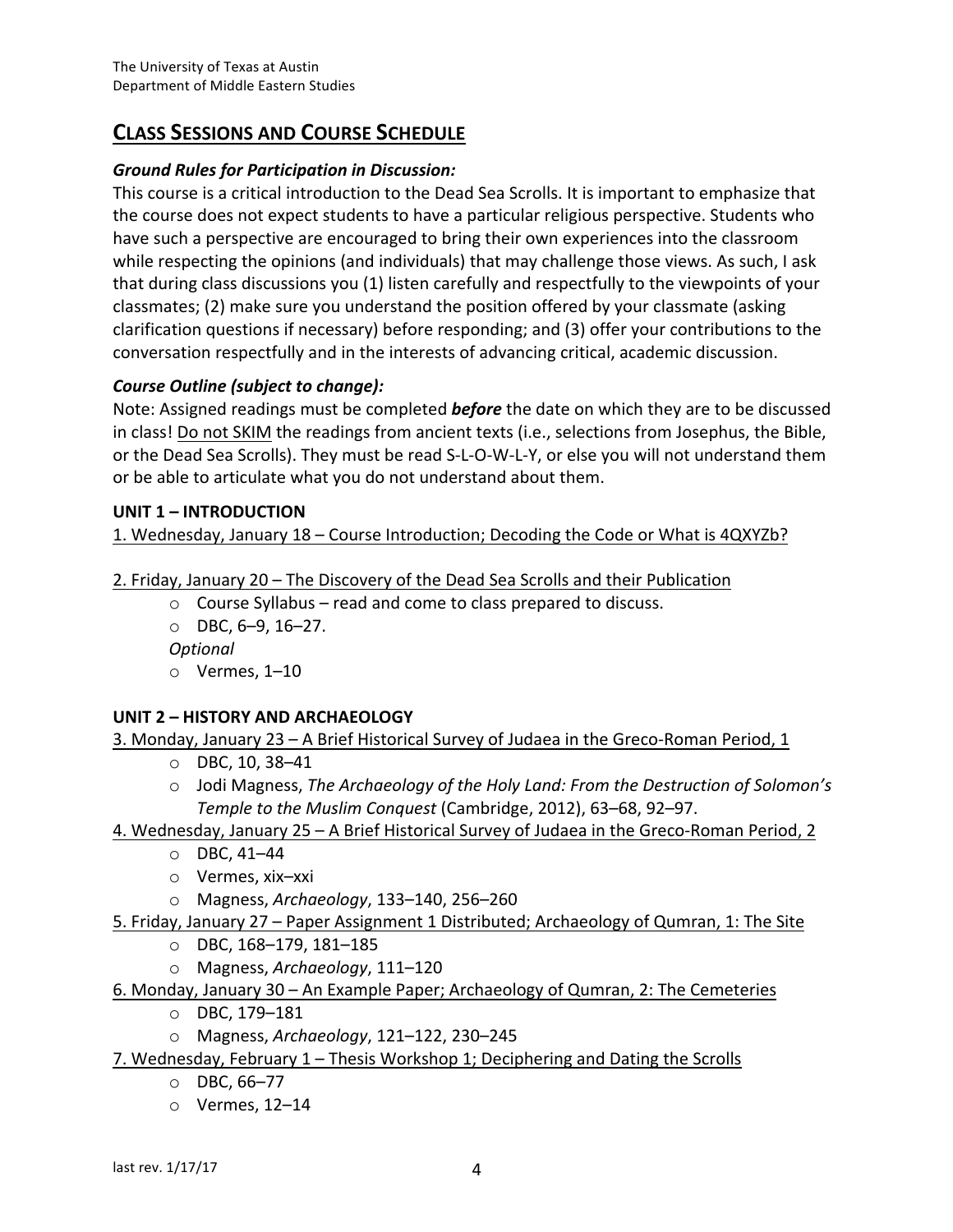#### UNIT 3 – THE SECTARIAN DOCUMENTS

9. Friday, February 3 - The Damascus Document (Zadokite Fragments), Part 1

 $O$  DBC, 18-21, 149-150

o Vermes, 127–138

10. Monday, February 6 – The Damascus Document (Zadokite Fragments), Part 2

o Vermes, 138–145

11. Wednesday, February 8 – Thesis Workshop #2; Rule of the Community (Manual of Discipline)

- o DBC, 82, 85–89
- o Vermes, 97–117

12. Friday, February  $10 -$  Outline Workshop #1; The Halachic Letter (Some Precepts of the Torah or 4QMMT)

 $O$  DBC, 136-139

o Vermes, 221–229

13. Monday, February 13 - The Pesharim

- o DBC, 96–99
- o Vermes, 504–516, 519–523
- 14. Wednesday, February 15 The Temple Scroll
	- $O$  DBC 154-160
	- $\circ$  11QT Vermes, 191–201 (through end of column XXIX), 213 (col. LVI)–216 (col. LIX)

#### UNIT 4 – THE IDENITY AND HISTORY OF THE SECT

15. Friday, February 17 – Who Wrote the Scrolls, 1: The Essene Hypothesis

- $O$  DBC, 54–63, 204–5
- o Shaye J. D. Cohen, *From the Maccabees to the Mishnah, Third Edition* (Louisville, Ky.: WJKP, 2014), 123-135.
- 16. Monday, February 20 Outline Workshop #2; Who Wrote the Scrolls, 2: Other Hypotheses o DBC, 188–191, 205

17. Wednesday, February 22 – The History of the "Qumran Community"

 $\circ$  Vermes, 54–66

#### **UNIT 5 – THE "CANON" AND AUTHORITATIVE WRITINGS**

18. Friday, February 24 - Terms: Bible, Scripture, Canon, Authority

o Shaye J. D. Cohen, *From the Maccabees to the Mishnah, Third Edition* (Louisville, Ky.: WJKP, 2014), 173-181.

# 19. Monday, February 27 - PAPER # 1 Due; "Biblical" Manuscripts, Authoritative Writings, and Dead Sea Scrolls

- $O$  DBC, 68-73, 164-165
- o Vermes, 228–229
- 20. Wednesday, March 1 "Parabiblical" Works Among the Dead Sea Scrolls
	- $\circ$  Jubilees 1–2 (provided on Blackboard)
	- o Deuteronomy 4:44–5:5
	- o DBC, 102–105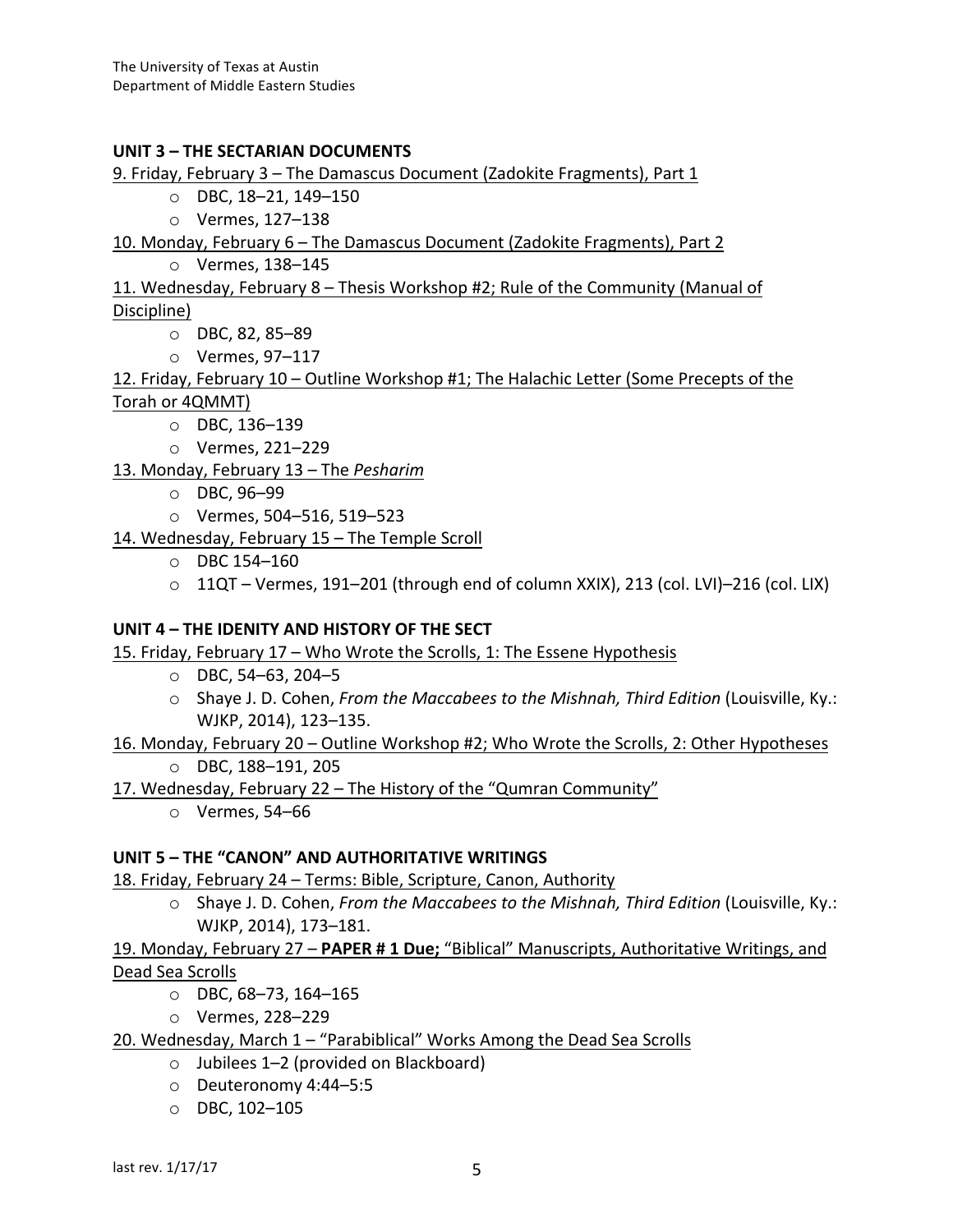- o Vermes, 539–540
- 21. Friday, March  $3$  The Dead Sea Scrolls and the History of the Biblical Text
	- o James C. VanderKam, *The Dead Sea Scrolls Today* (Second Edition; Grand Rapids: Eerdmans, 2010), 157-171
- 22. Monday, March  $6 -$  Review
- 23. Wednesday, March 8 Midterm Examination

24. Friday, March 10 – Movie – *Secrets of the Dead Sea Scrolls* 

#### **MARCH 13, 15, 17 – SPRING BREAK**

#### **UNIT 6 – VARIETIES OF INTERPRETATION AMONG THE DEAD SEA SCROLLS**

25. Monday, March 20 – Varieties of Interpretation Among the Dead Sea Scrolls

o James L. Kugel, *How to Read the Bible: A Guide to Scripture, Then and Now* (New York: Free Press, 2007), 8-17.

26. Wednesday, March 22 – Mr. Daniel Wang – "Rewritten Scripture" Among the Dead Sea Scrolls

- o Genesis 12:9–20; 20:1–18
- $\circ$  GenApoc col. 19, 20 (Vermes, 485–487)
- $\circ$  Sidnie White Crawford, *Rewriting Scripture in Second Temple Times* (Grand Rapids, Mich.: Eerdmans, 2008), 1-15.
- 27. Friday, March 24 Biblical Commentaries
	- $\circ$  Targum to Job (Vermes, 463–470)
	- o Pesher Habakkuk (Vermes, 509-516)
	- o Florilegium (Vermes, 525–526)
	- o DBC, 97–98, 118–119, 129
- 28. Monday, March 27 Patriarchal Pseudepigrapha
	- $\circ$  Genesis 49
	- o Testaments (Vermes, 557–564)

#### **UNIT 7 - THOUGHT AND PRACTICE IN THE DEAD SEA SCROLLS**

29. Wednesday, March 29-The Fall of Heavenly Beings

- $\circ$  Genesis 5:21–6:4
- $O$  DBC, 126-127
- o Annette Yoshiko Reed, "Fallen Angels" *The Eerdmans Dictionary of Early Judaism* (ed. John J. Collins and Daniel C. Harlow; Grand Rapids, Mich.: Eerdmans, 2010), 628–630.
- $\circ$  The Book of the Watchers (1 Enoch 1–16), in George W. E. Nickelsburg & James C. VanderKam, 1 Enoch: A New Translation, pp. 19-38, 120-124.
- 30. Friday, March 31 Determinism
	- o Josephus, *Jewish Antiquities* 13.169–172
	- o Josephus, *Jewish War* 18.18
	- $\circ$  1QS 3–4 (Vermes, 101 [middle of the page "The Master"]–103)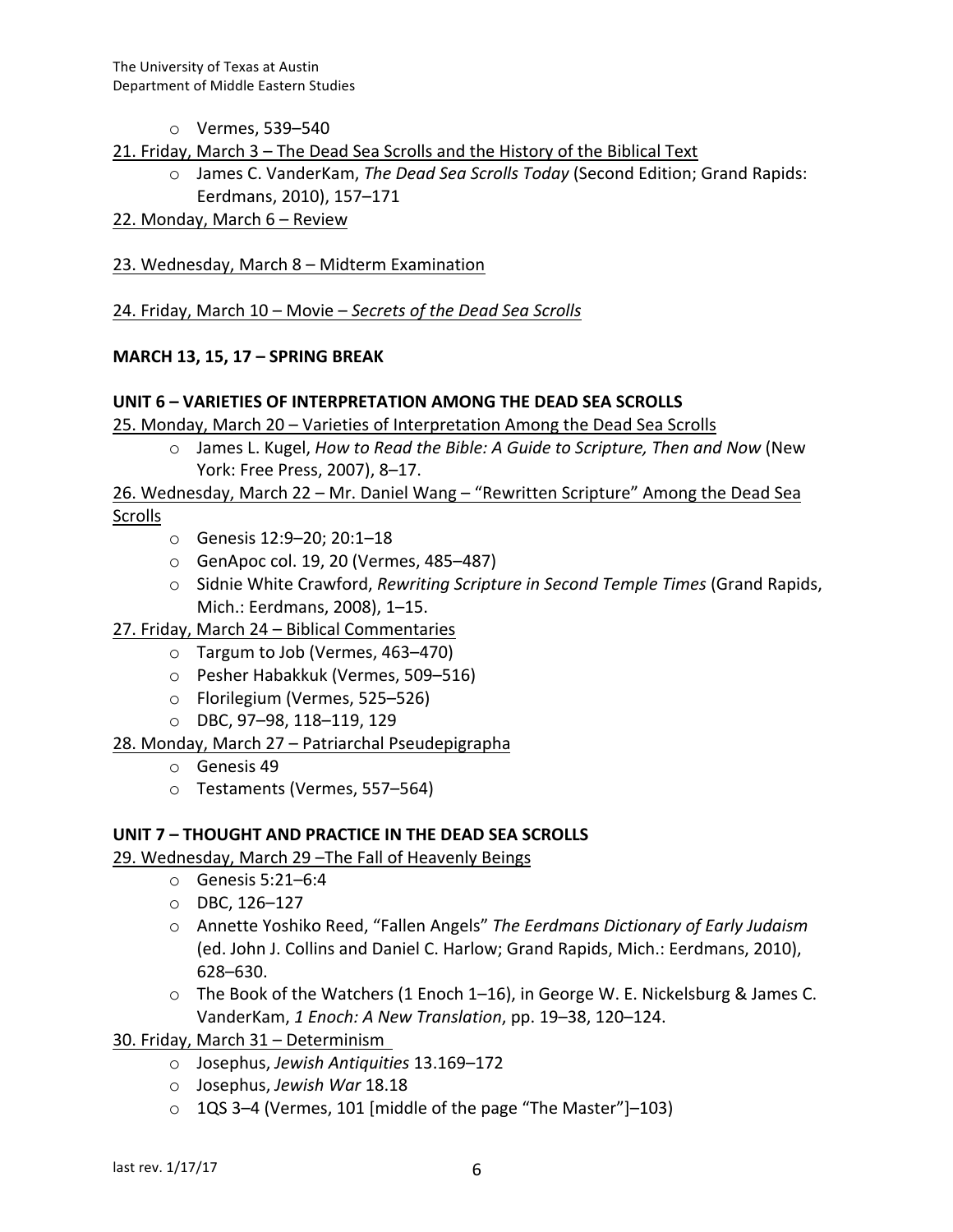# 31. Monday, April 3 – Eschatology, Apocalypticism, and The War Scroll – Mr. Paul Edgar

- $\circ$  DBC, 92–93, 106–107, 162–163
- o 11Q13 "Melchizedek, The New Jerusalem" (Vermes, 532–534)
- o The War Scrolls (Vermes, 163-185)
- 32. Wednesday, April 5 Messianism
	- $\circ$  DBC, 89-90
	- o 1QS 1-2, 9 (just Vermes, 98-100, 111)
	- $\circ$  1QSa (just Vermes, 159–162)
	- o 4Q246 "An Aramaic Apocalypse" (Vermes, 617–618)
	- o 4Q521 "Messianic Apocalypse" (Vermes, 412-413)
	- o 4Q285 "Pierced Messiah" (Vermes, 188-190)
- 33. Friday, April 7 Halachah, A Case Study
	- o 4QMMT Composite Section B (Vermes, 223-228)
	- o Hannah K. Harrington, "The Halakah and Religion of Qumran," in *Religion in the Dead Sea Scrolls* (eds. John J. Collins and Robert A. Kugler; Studies in the Dead Sea Scrolls and Related Literature; Grand Rapids, Mich.: Eerdmans, 2000), 74-89.
- 34. Monday, April 10 Women and Children
	- o Leviticus 19:1–2, 19–20; 21:6–7
	- o 1QSa (just Vermes, 160)
	- o Damascus Document 4:20–21 (Vermes, 132); 5:6–10 (Vermes, 133)
	- o 4QMMT B.73–82 (Vermes, 227)
	- $\circ$  11QT 57:15–19 (just Vermes, 214 middle)
	- o Tal Ilan, "Women in Qumran and the Dead Sea Scrolls," OHDSS 123-147.
- 35. Wednesday, April 12 Documentary Texts
	- o DBC, 151, 186–187

# **UNIT 8 - VARIETIES OF LITERATURE IN THE DEAD SEA SCROLLS**

36. Friday, April 14 - Calendars

- o DBC, 133–135
- o 4QMMT Composite Text Section A (Vermes, 222–223)
- $\circ$  4Q320 Mishmarot A (Vermes, 348–352)
- $\circ$  4Q326 Calendrical Document C (Vermes, 363)
- $\circ$  4Q319/Otot Calendric Signs (Vermes, 365–369)
- 37. Monday, April 17 Movie The Dead Sea Scrolls: A Common Heritage
- 38. Wednesday, April 19 The Copper Scroll
	- $O$  DBC, 108-113
	- $\circ$  3Q15 The Copper Scroll (Vermes, 625–631)
- 39. Friday, April  $21 -$ Liturgical Texts
	- $O$  DBC, 144–149
	- o Esther Chazon, "Psalms, Hymns, and Prayers," *Encyclopedia of the Dead Sea Scrolls*, 710–715.
	- Carol A. Newsom, "Songs of the Sabbath Sacrifice," *Encyclopedia of the Dead Sea Scrolls*, 887–889.
	- $\circ$  4QShirShab Songs of the Sabbath Sacrifice (Vermes, 329–339)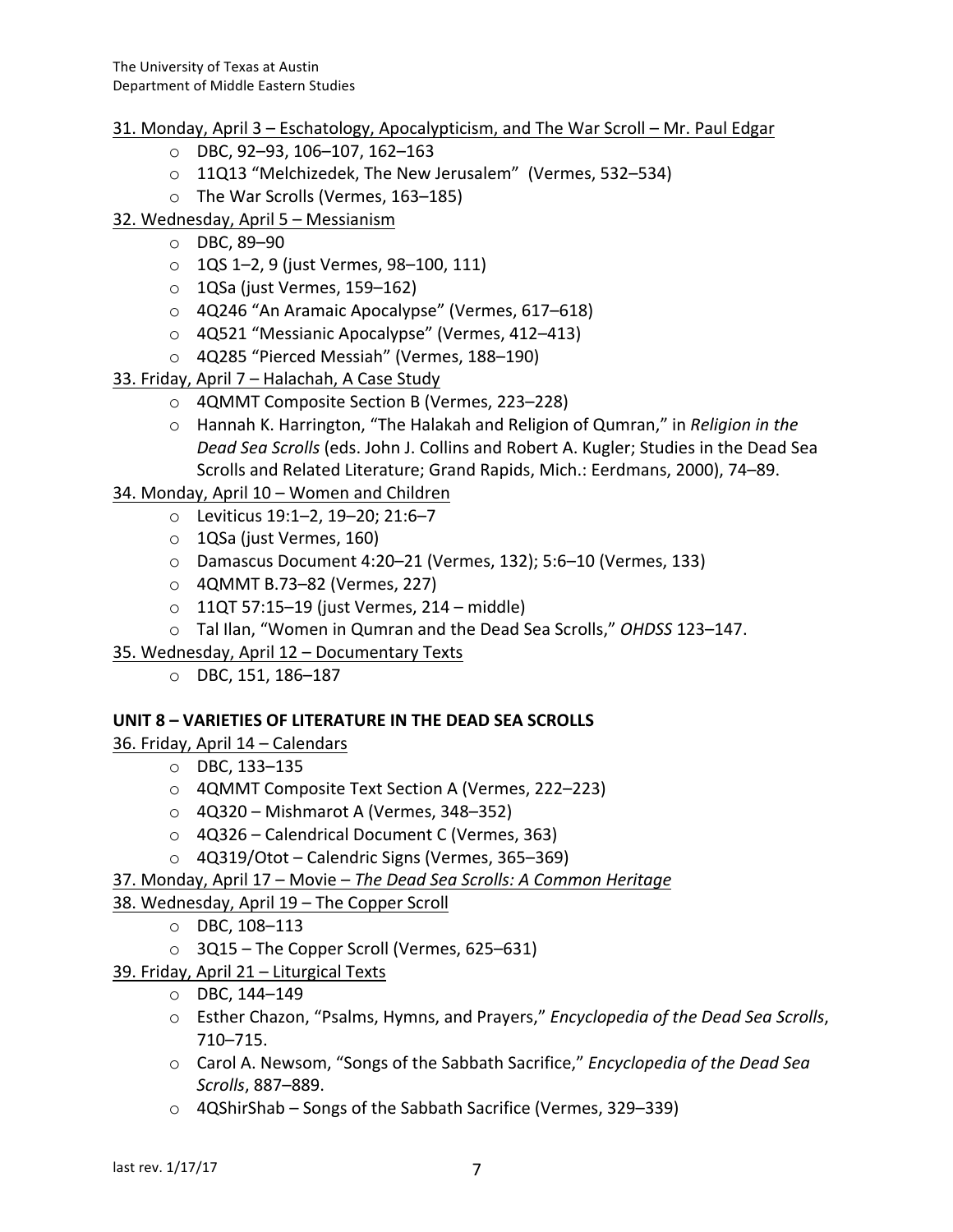- $\circ$  4Q512 Purification Ritual A (Vermes, 397)
- $\circ$  4Q414 Purification Ritual B (Vermes, 398)
- 40. Monday, April 24 Poetic Texts
	- o DBC, 94–95
	- o 1QH Thanksgiving Hymns (Vermes, 249–268)
- 41. Wednesday, April 26 Wisdom Texts
	- $O$  DBC, 140–143
	- $\circ$  Proverbs 7:1–5
	- $\circ$  4Q184 The Seductress (Vermes, 417–418)
	- o 4Q185 Exhortation to Seek Wisdom (Vermes, 419–421)
	- o 4QInstruction (Vermes 425-438)

# UNIT 9 – THE LEGACY OF THE DEAD SEA SCROLLS

- 42. Friday, April  $28 -$  Qumran, John the Baptist, and Jesus
	- $\circ$  Matthew 5:3–11
	- $\circ$  4Q525 "Beatitudes" (Vermes, 455–457)
- 43. Monday, May 1 PAPER # 2 Due; The Dead Sea Scrolls and Early Christianity
	- o Mark 10:2–10
	- o Damascus Document 4.20–21 (Vermes, 132)
	- $\circ$  Hebrew 1:5
	- $\circ$  4Q174 (Vermes, 526)
	- o Acts 2:44–45
	- $\circ$  1QS 6.4–66 (Vermes, 106)
	- o Matthew 26:26–29
	- $\circ$  1 Corinthians 11:27–30
	- $\circ$  1QSa 2:11–22
	- o DBC, 194–203

# 44. Wednesday, May 3 - The Dead Sea Scrolls and Rabbinic Judaism

- $\circ$  DBC, 136–137 (Poured Liquids)
- o Aharon Shemesh, "Halakhah Between the Dead Sea Scrolls and Rabbinic Literature," *OHDSS* 595–616.

45. Friday, May  $5 -$  The Legacy of Qumran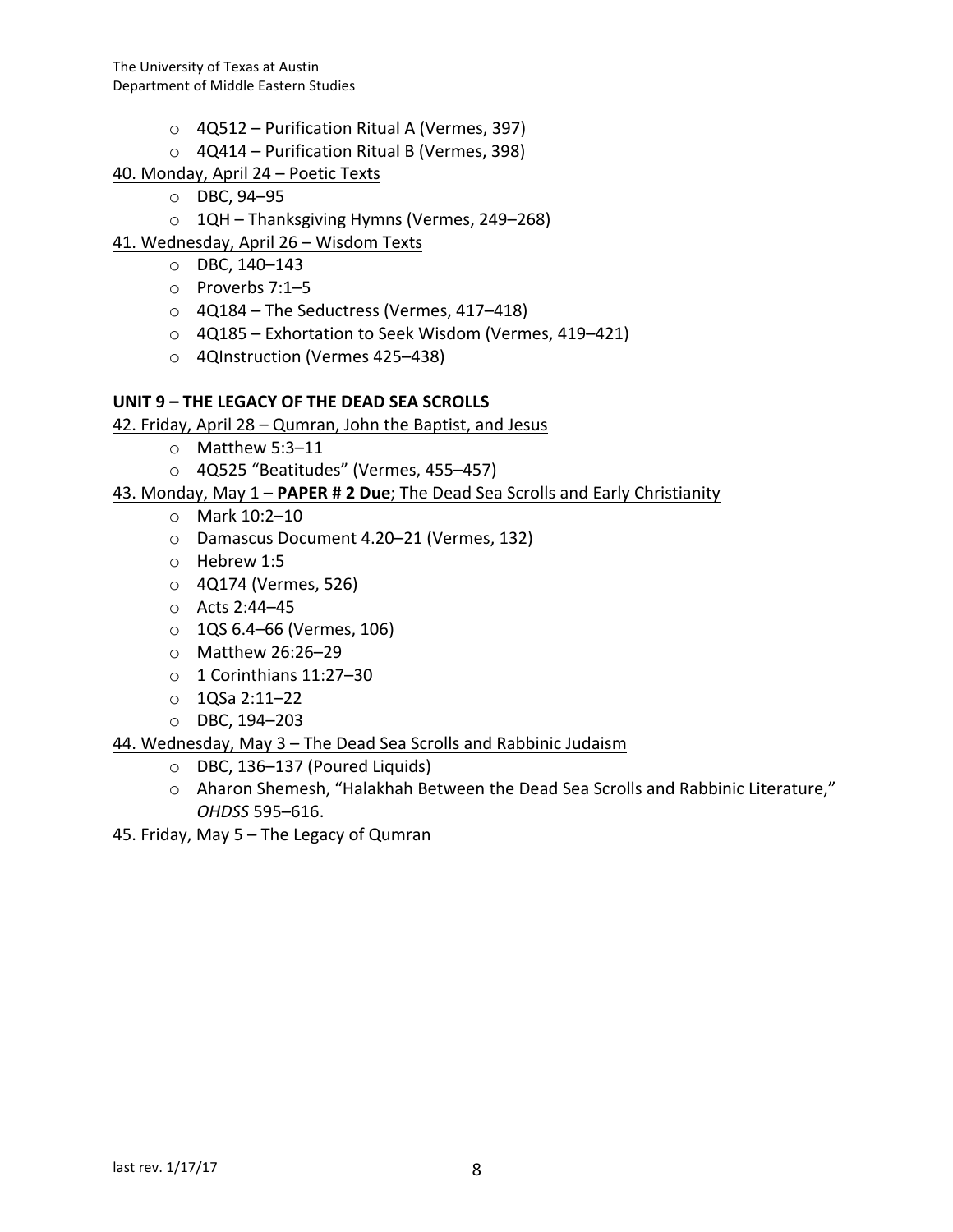# **COURSE POLICIES**

### *Use of Class Materials:*

The materials used in this class, including, but not limited to, exams, quizzes, and homework assignments are copyright protected works. Any unauthorized copying of the class materials is a violation of federal law and may result in disciplinary actions being taken against the student. Additionally, the sharing of class materials without the specific, express approval of the instructor may be a violation of the University's Student Honor Code and an act of academic dishonesty, which could result in further disciplinary action. Such violations include, among other things, uploading class materials to websites for the purpose of sharing those materials with other current or future students.

# *University Policy on Religious Holidays:*

A student who misses classes or other required activities, including examinations, for the observance of a religious holy day should inform the instructor as far in advance of the absence as possible (at least **fourteen days** in advance), so that arrangements can be made to complete an assignment within a reasonable time after the absence.

### *Extension Policy:*

Extensions on papers and exams will only be granted for documented, exigent circumstances.

### *Late Assignment Policy:*

Assignments turned in after their deadline will be accepted but with a reduction in grade on the assignment equal to one-third of a letter grade per day (or portion of a day that an assignment is late). For instance, if an assignment is due at  $1 p.m.$  on a Friday and a student turns the assignment in the following Monday at 9 a.m., the assignment will be considered three days late, and its grade will be reduced by one full letter grade.

#### *Accessible Education:*

The University of Texas at Austin provides, upon request, appropriate academic accommodations for qualified students with disabilities. You will need to provide documentation to the Dean of Student's Office so that the most appropriate accommodations can be determined. Specialized services are available on campus through Services for Students with Disabilities (SSB 4.104, 512-471-6259). Any student who requires special accommodations must obtain a letter that documents the disability from the Services for Students with Disabilities area of the Division of Diversity and Community Engagement (512-471-6259 voice or 512-471-4641 TTY for users who are deaf or hard of hearing). Present the letter to the professor at the beginning of the semester so that needed accommodations can be discussed. The student should remind the professor of any testing accommodations no later than five business days before an exam. For more information, visit http://www.utexas.edu/diversity/ddce/ssd/. 

# *Policy on Scholastic Dishonesty:*

"The core values of The University of Texas at Austin are learning, discovery, freedom, leadership, individual opportunity, and responsibility. Each member of the university is